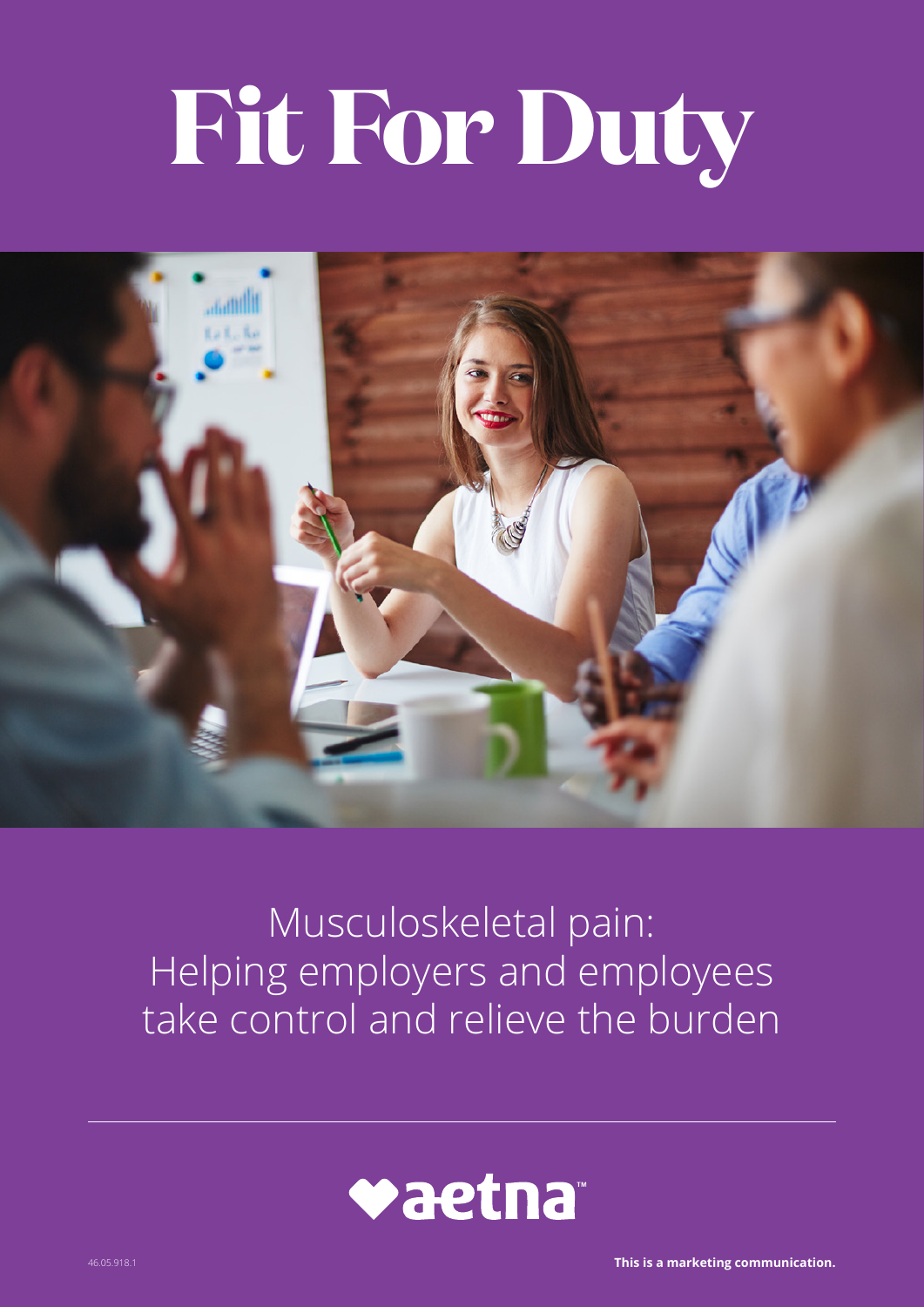**The and of a book tour in 2008,**<br>
American journalist and author Cathryn<br>
Jakobson Ramin found herself enduring<br>
persistent, debilitating leg and back pain.<br>
Often, she had to hobble on one foot to the lectern American journalist and author Cathryn Jakobson Ramin found herself enduring persistent, debilitating leg and back pain. when giving speeches. Knowing she needed relief – and quickly – she opted for the 'miracle' of laser spine surgery. It didn't work for her, nor, as she discovered, did it work for many patients she shared waiting rooms with, some of whom were returning for their second or even third surgeries.1,2

Ramin eventually found relief through someone she calls a "back whisperer" (a physical therapist who prescribed an exercise routine that she still follows), but she also found something else: the genesis of a new book. In 2017, she published *Crooked: Outwitting the Back Pain Industry and Getting on the Road to Recovery.* The book explores a \$100-billion-per-year industry she describes as mostly a hoax. While it hasn't made Ramin popular at back pain conferences – at one she was threatened with expulsion – it has shone a light on the cost of treating musculoskeletal disorders, or MSDs.3,4

Those costs are already familiar to many employers. A 2018 survey of leading global insurers found that 49 percent of respondents identified musculoskeletal conditions as the leading cause of high claims incidence and highest claims costs in their medical client portfolios. In the EU, direct and indirect costs associated with MSDs total some €240bn per year, or up to 2 percent of gross domestic product (GDP). In 2017, Willis Towers Watson reported musculoskeletal/back illness as accounting for 44 percent of health claim costs – following cancer (82 percent) and cardiovascular disease (72 percent) in Asia Pacific.<sup>5</sup> In the U.S., MSDs cost an estimated \$213bn in health care costs and lost wages per year, or about 1.4 percent of GDP. Those costs do not factor in the pain and suffering workers endure.<sup>6,7,8</sup>

For those reading a printed version of this PDF, head to **[aetnainternational.com/en/about](http://aetnainternational.com/en/about-us/explore/fit-for-duty-corporate-wellness)[us/explore/fit-for-duty-corporate-wellness](http://aetnainternational.com/en/about-us/explore/fit-for-duty-corporate-wellness)** to access the musculoskeletal disorder related articles.



- 1: <https://tincture.io/oh-my-aching-back-our-5q-with-cathryn-jakobson-ramin-bb7cad24940c>
- 2: <https://www.centerforhealthjournalism.org/blogs/2012/01/24/qa-cathryn-jakobson-ramin-billion-dollar-back-pain-industry>
- 3: <https://qz.com/1010259/the-100-billion-per-year-back-pain-industry-is-mostly-a-hoax/>
- 4: <https://www.cathrynjakobsonramin.com/blog/2017/10/6/telegraph-article>
- 5: <https://www.willistowerswatson.com/en/press/2017/08/rising-health-care-benefit-costs-show-no-sign-of-abating-in-asia-pacific>
- 6: <https://www.willistowerswatson.com/-/media/WTW/PDF/Insights/2018/11/2019-global-medical-trends-survey-report.pdf>
- 7: [https://www.sip-platform.eu/files/structure\\_until\\_2016/Events/2016/SIP%20Factsheet\\_Work.pdf](https://www.sip-platform.eu/files/structure_until_2016/Events/2016/SIP%20Factsheet_Work.pdf)
- 8: <https://www.usbji.org/news/releases/one-two-americans-have-musculoskeletal-condition-costing-estimated-213-billion-each> 2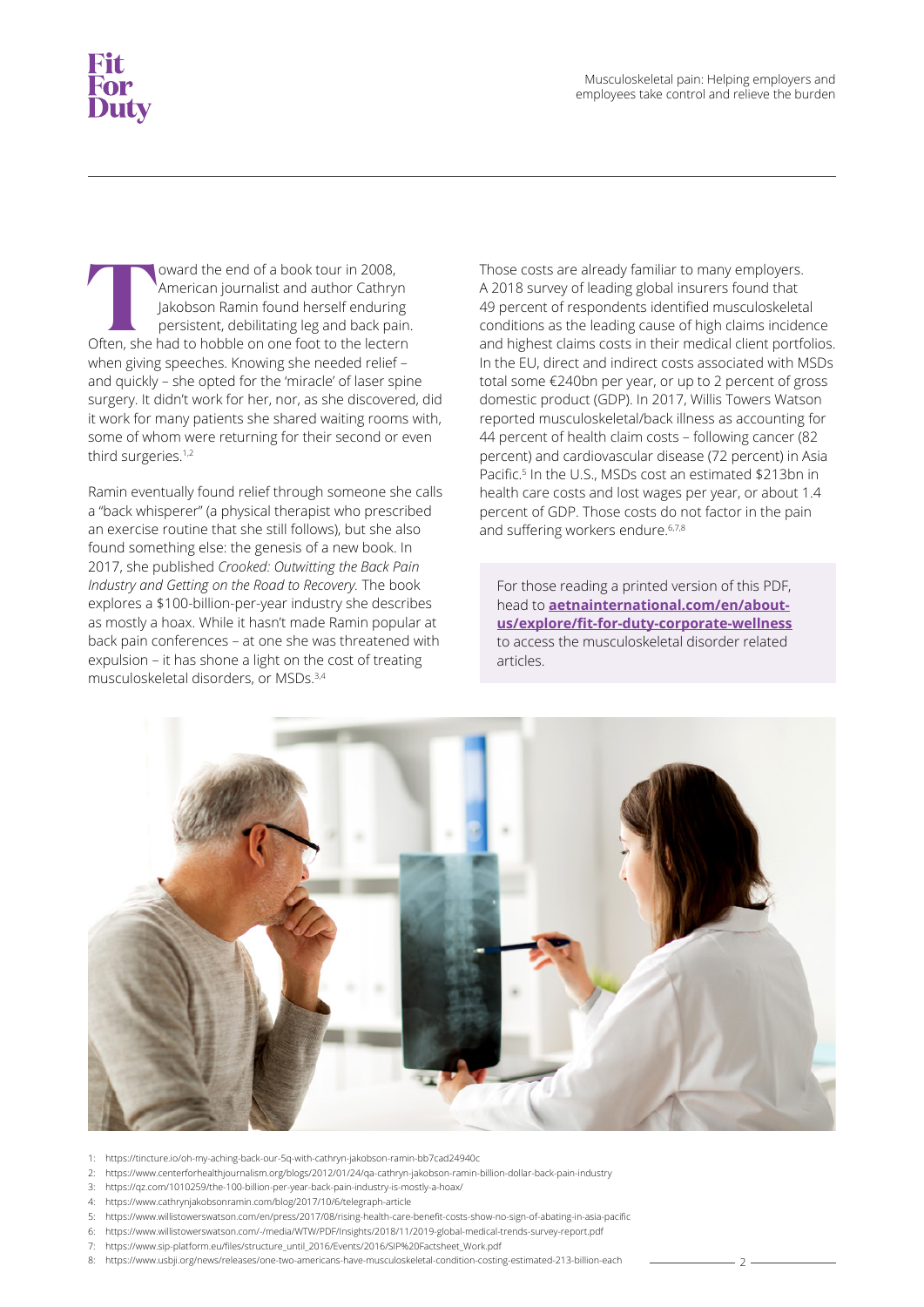

Among the causes of back pain listed by the UK's Health and Safety Executive are sitting at a poorly arranged workstation and spending prolonged periods of time in one position **99** 

#### **Pamela Berger**

Director of Health and Wellness, Aetna International

"Musculoskeletal disorders are a significant cost driver for employers in terms of both direct and indirect costs," says Dr Lori Stetz, Senior Medical Director, Aetna International. "Developing a comprehensive strategy to prevent and reduce them – and promoting overall workplace health – is beneficial to employers and employees alike."

#### **The prevalence of musculoskeletal disorders**

MSDs comprise more than 150 diagnoses that affect the body's muscles, bones, joints and connective tissues like ligaments and tendons. Dr Stella George, Senior Medical Director, Aetna International says, "Virtually everyone on the planet will experience musculoskeletal pain at some point in their lives. Those who are lucky will only sprain an ankle or suffer transitory back pain after working too long in the garden; those who are unlucky will develop chronic conditions like osteoarthritis which cause persistent pain and limit mobility, dexterity and functional ability."9

According to the World Health Organization, MSDs are the second largest contributor to disability in the world, with low back pain being the single leading cause. MSDs often occur in concert with conditions ranging from obesity to depression. In fact, the WHO reports,

9: <https://www.who.int/news-room/fact-sheets/detail/musculoskeletal-conditions>

- 11: <https://www.bl.uk/collection-items/reducing-temporary-work-absence-through-early-intervention-the-case-of-msds-in-the-eu>
- 12: <https://pdfs.semanticscholar.org/c29e/6da93c756ffb1e74e5289ce22585be1a8338.pdf>
- 13: <https://www.ncbi.nlm.nih.gov/pmc/articles/PMC3669474/>
- 14: <http://www.hse.gov.uk/msd/backpain/employers/intheworkplace.htm>

"musculoskeletal conditions are prevalent in one third to one half of multi-morbidity presentations."10

On the other hand, since MSDs rarely lead to death, they get less attention than other conditions. As the Fit for Work Europe Coalition notes, "Crudely, this makes it hard to get much serious or sustained attention from policymakers or practitioners, and so the problem persists."11

Many MSDs have no connection to the workplace, aside from the direct and indirect costs involved. However, back pain in general, and low back pain in particular, is often the result of workplace conditions and activities. Few are surprised when low back pain affects a factory worker who must do repetitive tasks all day or a lorry driver who must spend long hours on the road and must handle heavy, awkward parcels. Employees in sectors such as oil drilling, IT and business process outsourcing (BPO) are also exposed to stressors that may adversely affect their musculoskeletal system and quality of life.<sup>12,13</sup>

But back pain affects other workers as well. As Pamela Berger, Director of Health and Wellness, Aetna International, points out, "What is less well known is that office work can cause or exacerbate back pain as well. Among the causes of back pain listed by the UK's Health and Safety Executive are sitting at a poorly arranged workstation and spending prolonged periods of time in one position."14

<sup>10:</sup> <https://www.who.int/news-room/fact-sheets/detail/musculoskeletal-conditions>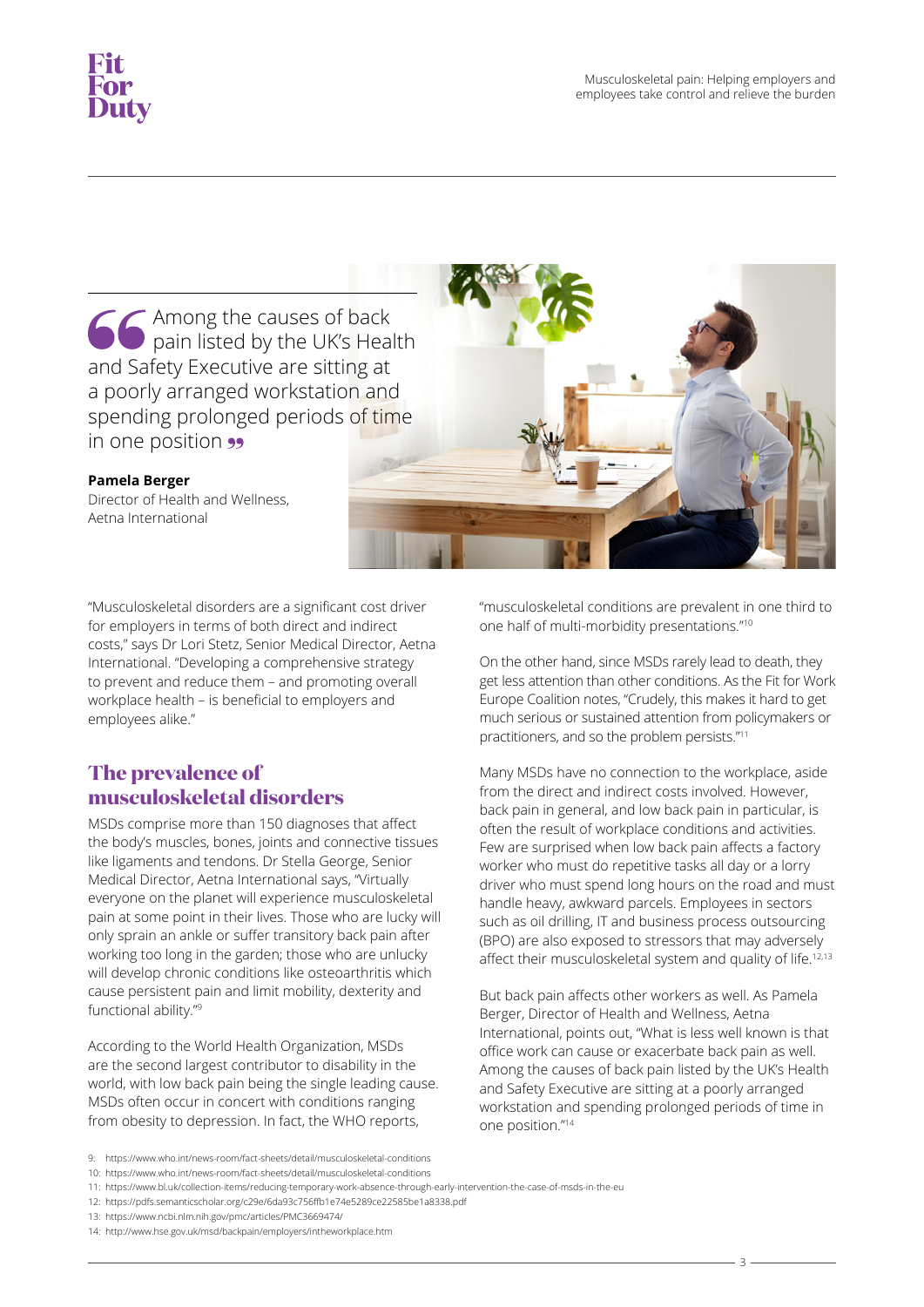

#### **New factors in back pain**

And it's not just the office that's the problem, in part because technology has made it easy for professionals to work virtually anywhere: at the kitchen table, in a coffeeshop, on an airplane or at the seashore. "When you're talking to people in the workplace, what they're doing outside the workplace may be much more significant," said Nigel Heaton, Director, Human Applications, Osmond Group Limited, a UK-based supplier of workplace ergonomic solutions, in a 2015 webinar. Heaton once tried to help a woman who was suffering persistent pain even though everything about her workstation and work processes was ergonomically appropriate. "I couldn't figure out what was going on," he explained. "Then she told me definitively she knew it was work that was giving her the problem because she could easily spend three or four hours at night writing up her Ph.D. on her dining room chair and that didn't give her any problem at all." What that woman didn't realise was that the impact of bad habits (in other words, sitting for prolonged periods on her dining room chair) is cumulative. In effect, her bad habits at home were negating the effects of her good habits at the office.<sup>15</sup>

Dr George states, "It's important for individuals to assess the ergonomic factors in their life holistically. Your place of work might be perfectly set up for good ergonomics,

15: <https://www.youtube.com/watch?v=cPJCJUv4z7Y>

but if you spend more time working at home than in the office, it's important to take steps to arrange a suitable work space to stay healthy and avoid developing conditions."

Before it designed its high-end Gesture office chair, furniture provider Steelcase conducted a global posture study that looked at the work habits of 2,000 people across 11 countries in North America, Europe and Asia. The study uncovered two key factors: 1) the physiology of work has changed, yet many workstations are designed to support an outmoded "one-task, one-technology, one-posture experience"; and 2) the sociology of work has changed as workers have become more adept at (or at least accustomed to) rapidly shifting between individual and collaborative work. Steelcase says those factors have created nine totally new postures that can cause musculoskeletal pain. Consider, for example, the impact of a posture dubbed the 'strunch':

The 'strunch' (stretched-out hunch) is a very common posture with laptops. As people become fatigued, they gradually push the laptop further from the edge of the worksurface, which causes them to reach for everything. Since the back and neck cannot sustain the reach and hunch posture for a long time the person begins to prop themselves up with their non-tasking arm. Because this

4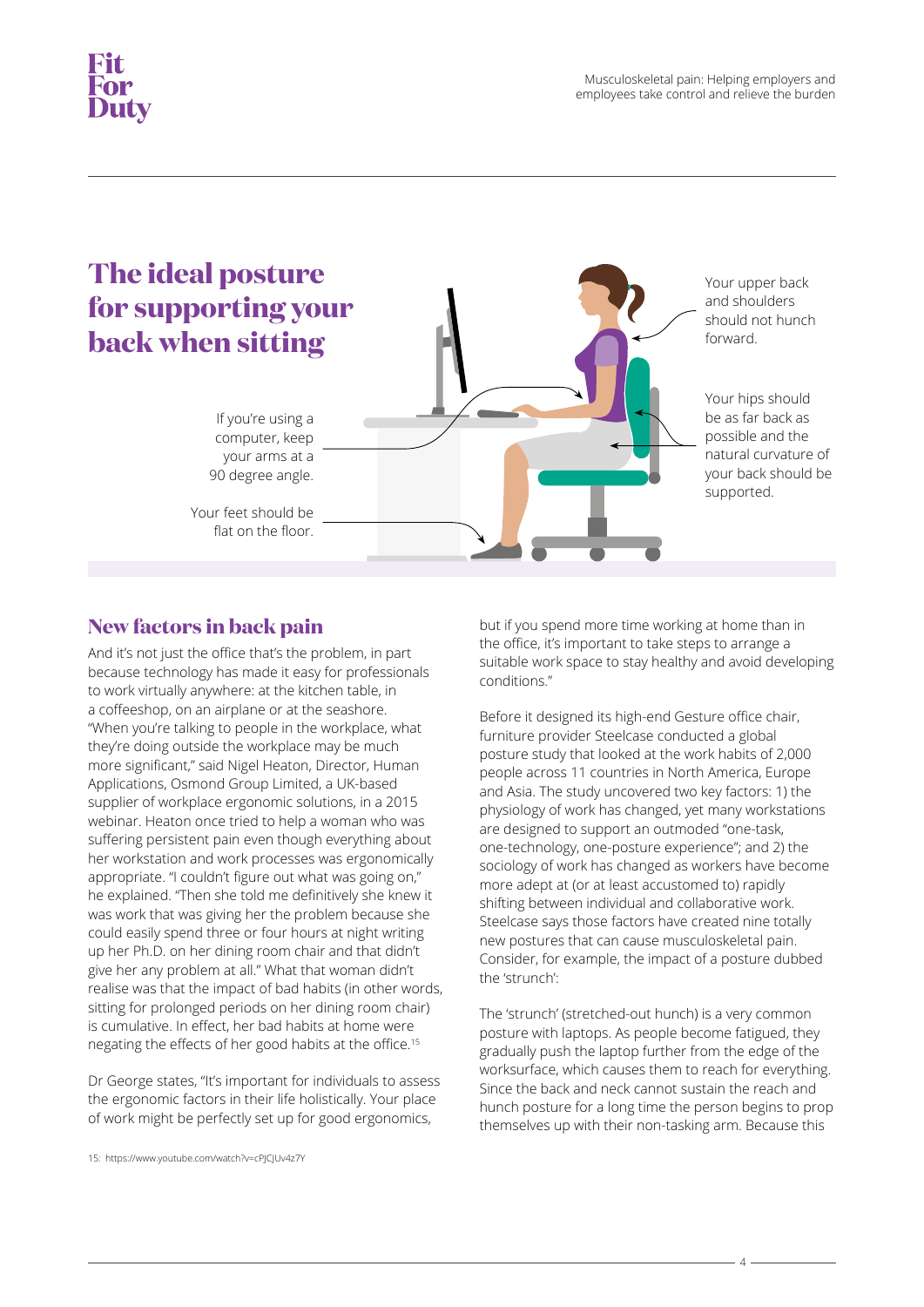## **Duty**

posture is synonymous with long duration sitting, it puts people at high risk for discomfort and over time back, arm, wrist, neck and shoulder injury.16

#### **A generation in pain**

The changes Steelcase identified are one reason MSDs are increasingly common among millennials, a group who've been using technology all their lives. As the Northeast Business Group on Health notes, "Technology was already revolutionising the workplace but millennials, having been on screen since the age of five (or four or three), have hastened the change."<sup>17</sup>

As of 2013, MSDs accounted for 10 percent of health care spending in the U.S., third only to circulatory disorders and, again, 'illdefined conditions'

Guy Osmond, Managing Director, Osmond Group Ltd., has watched the average age of workers in pain steadily drop since the early 1990s. (Back then, he says, musculoskeletal pain among office workers was typically found in women 50 years of age or older who were doing secretarial work.) He predicts an "ergonomic tsunami" will soon overtake companies worldwide. "It's coming, it's enormous, it's unstoppable and it's potentially overwhelming," he says.18

In fact, it's already here. Cardinus Risk Management has heard from many clients whose young workers are seeking treatment for MSDs as soon as they are eligible for health insurance. One energy company executive said, "We have hired engineers straight out of college and they are requesting a half-day off on their 91st day to see a doctor for what we see as textbook early neck or other musculoskeletal disorders."19

Add in an ageing population, and you can see why MSDs contribute more to the rise in health care spending in the U.S. than any category but the nebulous 'illdefined conditions'. As of 2013, MSDs accounted for 10



- 16: <https://www.steelcase.com/content/uploads/2015/01/global-posture-study.pdf>
- 17: [https://nebgh.org/wp-content/uploads/2017/09/NEBGH\\_MSD-Report\\_FINAL.pdf](https://nebgh.org/wp-content/uploads/2017/09/NEBGH_MSD-Report_FINAL.pdf)
- 18: <https://www.youtube.com/watch?v=cPJCJUv4z7Y>
- 19: [http://www.hsmsearch.com/orgfiles/ZORGF000011/HSM/ENHANCED%20PROFILES/Cardinus/Cardinus%20Fleet%20&%20Ergonomics%20Magazine%20UK%20](http://www.hsmsearch.com/orgfiles/ZORGF000011/HSM/ENHANCED%20PROFILES/Cardinus/Cardinus%20Fleet%20&%20Ergonomics%20Magazine%20UK%202016%20online.pdf) 2016%20online.pdf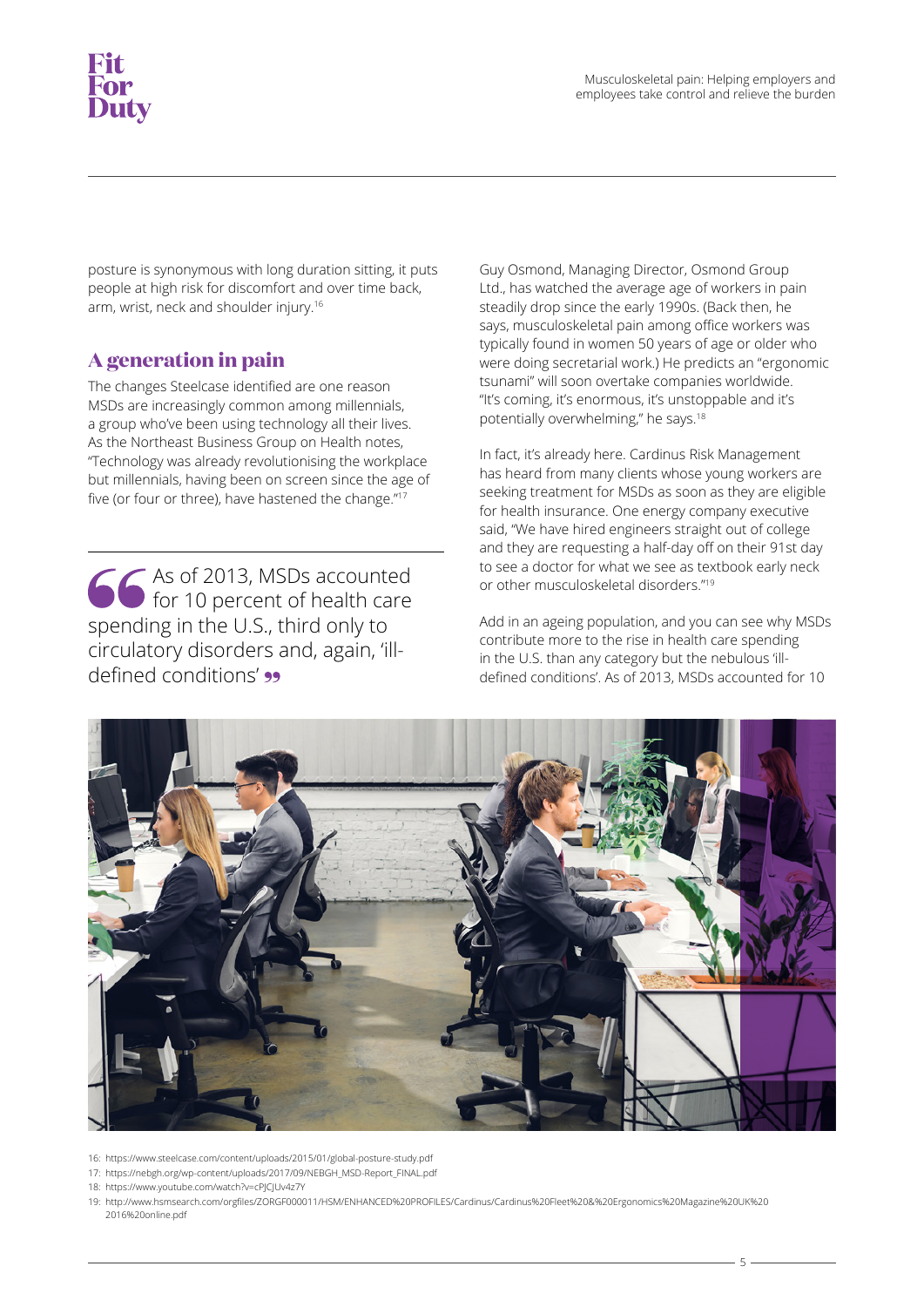the office for physical therapy, High-value workers often don't have time to leave delaying treatment that could alleviate their symptoms. **99** 

percent of health care spending in the U.S., third only to circulatory disorders and, again, 'ill-defined conditions'. By comparison, cancer – which gets far more attention – accounted for 7 percent of spending.20

"MSDs are consistently among the top five health conditions that drive costs for employers," says Dr Lori Stetz. "Without thoughtful, intentional interventions, they will surely move up the list. For example, neck and back pain is by far the most common complaint in the oil and energy vertical. This can be caused by an injury, such as a fall or lifting something the wrong way, which leads to or exacerbates this kind of pain and can result in significant treatment claims."

And again, those are just direct costs. A study of Scottish health care workers published in 2017 found that MSDs accounted for 27 percent of sickness absences and 23.7 percent of work days lost. A broader 2014 study in the U.S. said back and neck pain account for a third of medically related lost work days. The Work Foundation has also reported that MSDs cause almost half of work absences in the EU that last three days or longer.<sup>21,22,23</sup>

#### **Combatting MSDs**

Of course, days lost and medical costs both increase when people suffering back pain must undergo surgery. That's not to say surgery is never warranted, but in most cases it should be a last resort. (It's also worth noting that an astonishing 99 percent of surgeons at one medical conference said they personally wouldn't undergo lumbar fusion surgery.)<sup>24</sup>

The key is to start with prevention and education efforts, which are especially important since off-the-job habits



contribute so much to MSDs. Beyond that, then explore nonsurgical means like physical therapy before resorting to surgery.

Given the high direct and indirect costs of back pain, employers have a vested interest in helping their workers learn to live pain free. Here are six actions organisations can implement to help their employees:

**1 Promote movement:** While bad posture contributes to MSDs, Nigel Heaton of Osmond Group Limited notes that "any posture that you hold for long enough is a bad posture." Encourage workers to take active breaks instead of spending their breaks hunched over their mobile devices or promote the concept of standing or walking meetings. (Of course, physical activity also helps in the fight against obesity and other lifestyle disorders.)<sup>25</sup>

6

20: [https://www.healthsystemtracker.org/chart-collection/much-u-s-spend-treat-different-diseases/#item-top-five-disease-categories-account-roughly-half](https://www.healthsystemtracker.org/chart-collection/much-u-s-spend-treat-different-diseases/#item-top-five-disease-categories-account-roughly-halfmedical-)[medical-service-spending](https://www.healthsystemtracker.org/chart-collection/much-u-s-spend-treat-different-diseases/#item-top-five-disease-categories-account-roughly-halfmedical-)

21: <https://bmjopen.bmj.com/content/bmjopen/8/1/e018085.full.pdf>

- 23: <https://www.bl.uk/collection-items/reducing-temporary-work-absence-through-early-intervention-the-case-of-msds-in-the-eu>
- 24: <https://qz.com/1010259/the-100-billion-per-year-back-pain-industry-is-mostly-a-hoax/>
- 25: <https://www.youtube.com/watch?v=cPJCJUv4z7Y>

<sup>22:</sup> <https://www.boneandjointburden.org/2014-report/via5/bed-and-lost-work-days-due-musculoskeletal-injuries>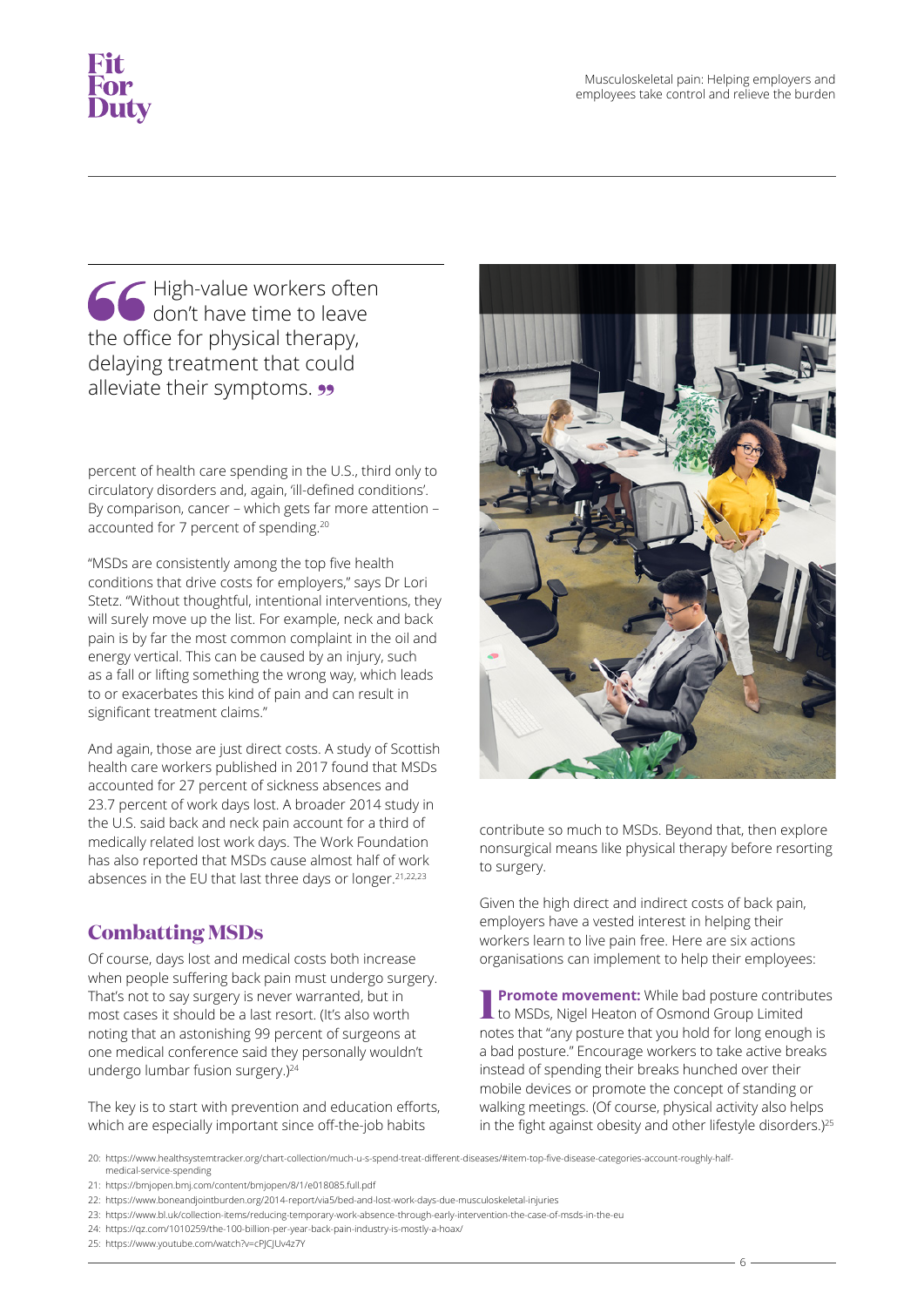

**2Expand your view of ergonomics:** Ergonomics – the study of people's efficiency in the workplace – includes both physical risk factors (e.g., avoiding repetitive tasks) and psychosocial risk factors (e.g., reducing stressful working conditions). Cardinus Risk Management notes that addressing physical factors alone yields a 10 to 25 percent improvement in productivity or accident prevention, but addressing both physical and psychosocial factors yields a 50 to 90 percent improvement.26

**3Encourage early intervention:** MSDs don't go **a** away on their own, so encourage workers to seek appropriate treatment early. A Spanish programme two decades ago showed the advantage of early intervention (after just five missed workdays) which paired conventional treatment with patient education. The program resulted in a 39 percent decrease in temporary work disability, a 50 percent decrease in permanent disability and a high patient satisfaction rate. Moreover, every \$1 spent on care yielded \$15 in saved productivity.27,28,29

**4 Offer onsite physical therapy:** High-value workers **dom** to leave the office for physical therapy, delaying treatment that could alleviate their

symptoms. When one large New York City law firm began offering onsite physical therapy, its claims costs dropped from \$470,000 to just \$93,000. As one employee noted, "[Previously] I would need to leave as early as 2:30pm to get to my appointment on time (and this would be their last appointment). Having it at this facility at 7:45am is extremely convenient and less stressful."<sup>30</sup>

**5Explore innovative options:** Aetna International offers its customers SimpleTherapy, the world's first completely online alternative to physical therapy. A study of SimpleTherapy's use by employees of a large international customer demonstrated the service's potential. Among employees who completed at least two sessions – which lasted an average of just 24 minutes – 89 percent reported a decrease in pain. Those who completed four sessions reported that their pain level had dropped an average of a full point on a 10-point scale.

 [exercises for lower back pain.](www.aetnainternational.com/en/about-us/explore/fit-for-duty-corporate-wellness/ strengthen-your-back-12-easy-exercises-for-lower-back-pain.html) **6** Share tips and advice: Regularly sharing articles and information with employees can prompt them to make small adjustments to their behaviours, gradually helping to improve their well-being over time. As an example, read and share Strengthen your back: 12 easy

- 
- 29: <https://www.bl.uk/collection-items/reducing-temporary-work-absence-through-early-intervention-the-case-of-msds-in-the-eu>
- 30: [https://nebgh.org/wp-content/uploads/2017/09/NEBGH\\_MSD-Report\\_FINAL.pdf](https://nebgh.org/wp-content/uploads/2017/09/NEBGH_MSD-Report_FINAL.pdf)

<sup>26:</sup> [http://www.hsmsearch.com/orgfiles/ZORGF000011/HSM/ENHANCED%20PROFILES/Cardinus/Cardinus%20Fleet%20&%20Ergonomics%20Magazine%20UK%20](http://www.hsmsearch.com/orgfiles/ZORGF000011/HSM/ENHANCED%20PROFILES/Cardinus/Cardinus%20Fleet%20&%20Ergonomics%20Magazine%20UK%202016%20online.pdf) [2016%20online.pdf](http://www.hsmsearch.com/orgfiles/ZORGF000011/HSM/ENHANCED%20PROFILES/Cardinus/Cardinus%20Fleet%20&%20Ergonomics%20Magazine%20UK%202016%20online.pdf)

<sup>27:</sup> <https://annals.org/aim/article-abstract/718733/health-system-program-reduce-work-disability-related-musculoskeletal-disorders?volume=143&issue=6&page=404> 28: <https://annals.org/aim/fullarticle/718750/intervention-program-decrease-duration-cost-work-disability-related-musculoskeletal-disorders>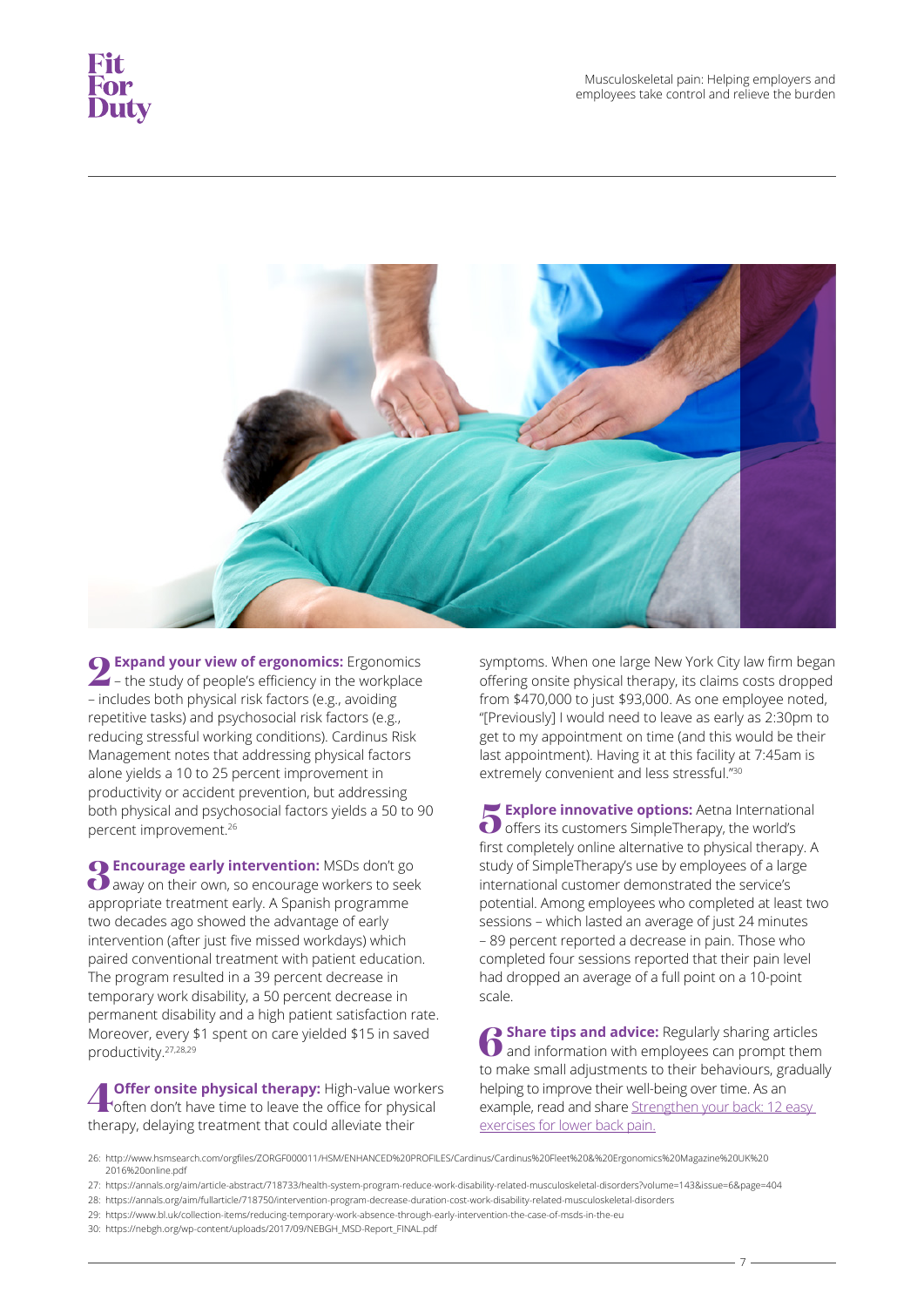#### **How Aetna can help employers and employees**

#### **Low back pain assessment and coaching:**

Aetna's Care and Response Excellence (CARE) team offers low back pain assessment and support for our members. The service helps people ensure that they're keeping healthy and preventing an injury or condition from developing or becoming worse. Members can expect a clinician to assess their symptoms, get an understanding of the risk factors at work and home which is leading to pain or injury. Post assessment, members are provided with online resources as well as support from a licensed coach. We advocate for taking breaks, advocate regularly getting up and walking around to avoid sitting for prolonged periods of time, as well as activities such as chair yoga and stretching. Members can contact the CARE team to enquire about an assessment and coaching via their secure member website - [Health Hub.](https://www.aetnainternational.com/members/login-page/cx/log-in.do)

#### **Low back pain and chronic pain management wellness webinars:**

Aetna International also provides customers and their employees with wellness webinars on managing low back pain. Later this year, one of the webinars will focus specifically on holistic pain management. To find out how to access the webinars, email the Aetna CARE team [here.](https://www.aetnainternational.com/members/login-page/cx/log-in.do) 

#### **Employee Assistance Program (EAP):**

To help your employees handle their stressors so that they don't spill over into the workplace or impact their work-life balance, find out more about Aetna International's EAP service. Contact your sales or account manager for more information. To provide eligible employees with access to EAP to help them stay productive while taking care of personal issues, direct your employees to log in to (or register for) the Health [Hub](https://www.aetnainternational.com/members/login-page/cx/log-in.do) - the online member portal.

#### **Corporate health and wellness programs:**

From smoking cessation to mindful eating, we often work with customers to design and roll out in-office health and wellness programmes. These are designed to help employees adopt healthier behaviours, thereby improving their overall well-being.

Don't hesitate to contact our **team of sales consultants** for more information on how Aetna International can help support your employees in building healthier habits to keep them happy, healthy and more productive.

[https://www.aetnainternational.com/en/brokers/support](https://www.aetnainternational.com/en/brokers/support-resources/contact-us.html)[resources/contact-us.html](https://www.aetnainternational.com/en/brokers/support-resources/contact-us.html) 

#### **Want more information?**

Read [Strengthen your back: 12 easy exercises for lower back pain](www.aetnainternational.com/en/about-us/explore/fit-for-duty-corporate-wellness/ strengthen-your-back-12-easy-exercises-for-lower-back-pain.html) or share it with your employees to provide clear guidance on how people can prevent or overcome back problems that affect their quality of life and impact their performance at work.

You can also find more Fit For Duty materials [here.](https://www.aetnainternational.com/en/about-us/explore/fit-for-duty-corporate-wellness.html)